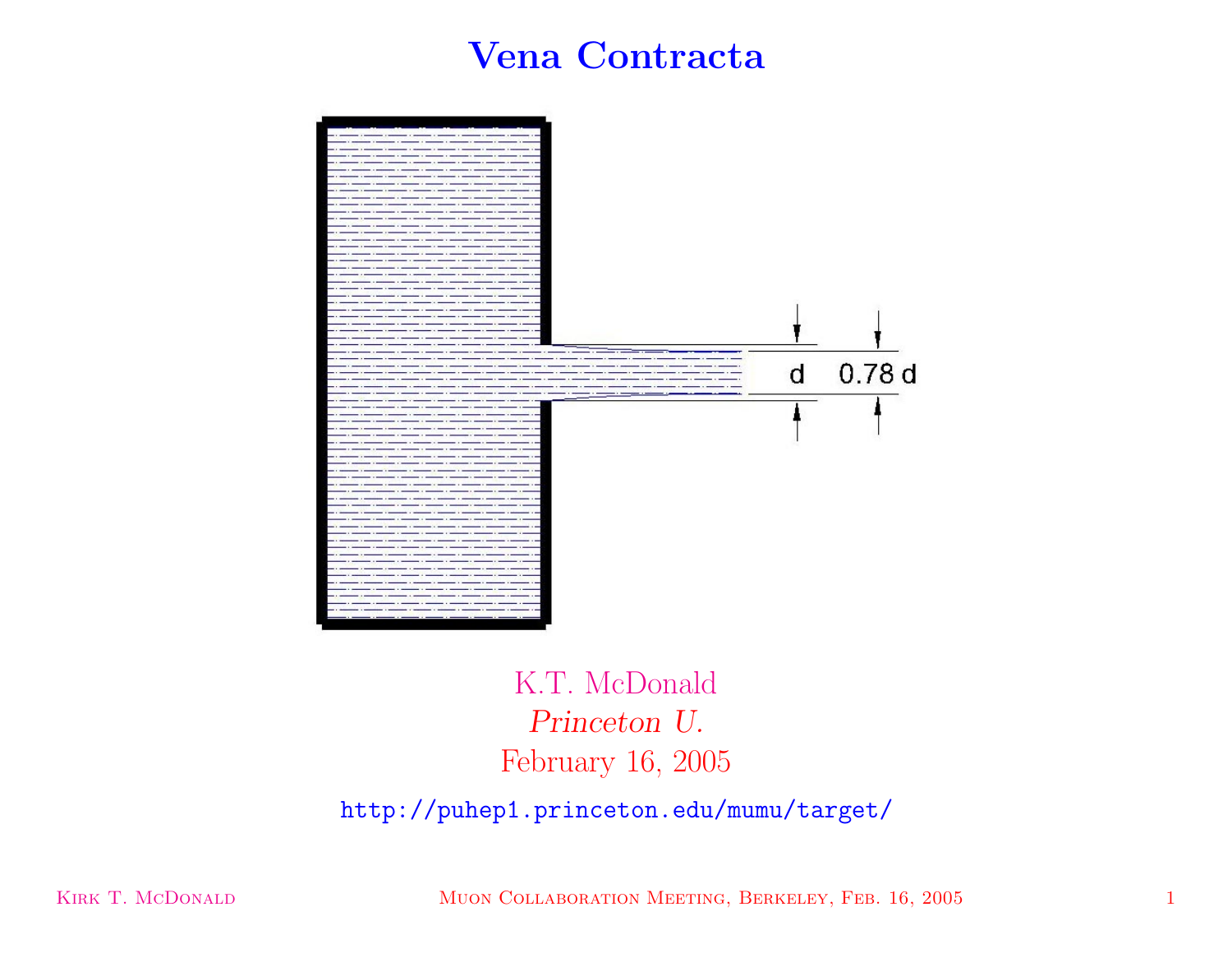## **The Best Nozzle is No Nozzle(?)**

Reservoir at pressure  $P$  with small aperture:

$$
v_{\text{reservoir}} \approx 0, \qquad v_{\text{jet}} \approx \sqrt{\frac{P}{\rho}}.
$$

Jet emerges perpendicular to the <sup>p</sup>lane of the aperture.

 $Reservoir + short nozzle$ 

No reservoir, just a straight tube.  $v_{\rm jet} = v_{\rm tube}$ :



Most nozzle R&D is concerned with making <sup>a</sup> jet break up quickly and uniformly (atomizing), rather than with preserving the jet. KIRK T. MCDONALD MUON COLLABORATION MEETING, BERKELEY, FEB. 16, 2005 2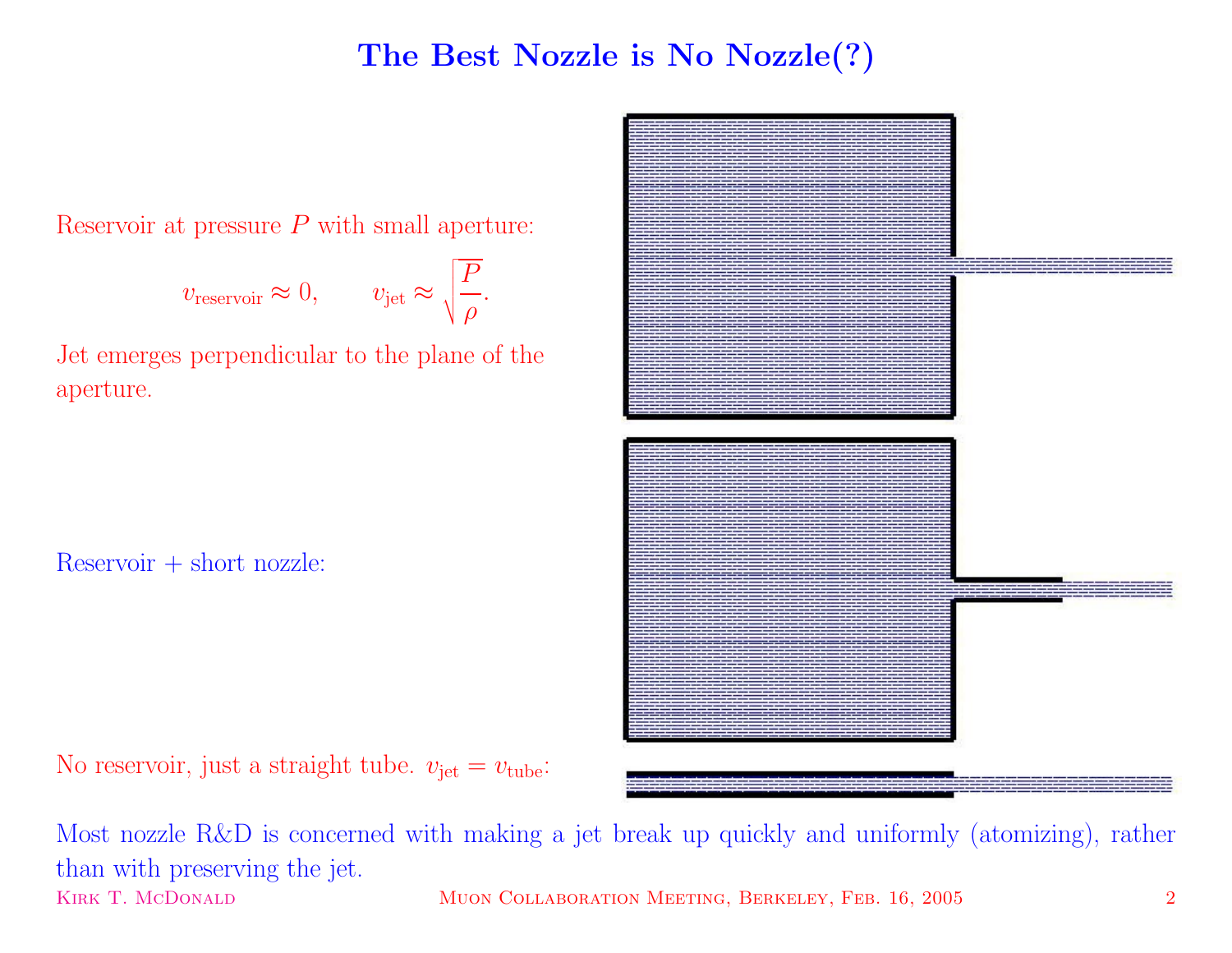**Conservation** of **Energy** *vs.*  $\mathbf{F} = d\mathbf{P}/dt$  **at a Contraction?** (Borda, 1766)

Incompressible fluid  $\Rightarrow V_1A_1 = V_2A_2$ .

 $A_2 \ll A_1 \Rightarrow V_1 \ll V_2$ .

Conservation of Energy  $\Rightarrow$  Bernoulli's Law:

$$
P_1 + \frac{1}{2}\rho V_1^2 = P_2 + \frac{1}{2}\rho V_2^2.
$$
  

$$
V_1 \ll V_2 \Rightarrow V_2^2 \approx 2\frac{P_1 - P_2}{\rho}.
$$

Argument does not depend on the area.

$$
\mathbf{F} = d\mathbf{P}/dt:
$$
  
Mass flux =  $\rho V A$ .  
Monentum flux =  $\rho V^2 A$ .  
Net momentum flux =  $\rho (V_2^2 A_2 - V_1^2 A_1)$   
=  $\rho V_2 A_2 (V_2 - V_1) \approx \rho V_2^2 A_2$ .

Force  $\approx (P_1 - P_2)A_2$ .

$$
\mathbf{F} = \frac{d\mathbf{P}}{dt} \Rightarrow \qquad V_2^2 \approx \frac{P_1 - P_2}{\rho}.
$$

Consistency  $\Rightarrow$  dissipative loss of energy, OR jet pulls away from the wall and contracts.